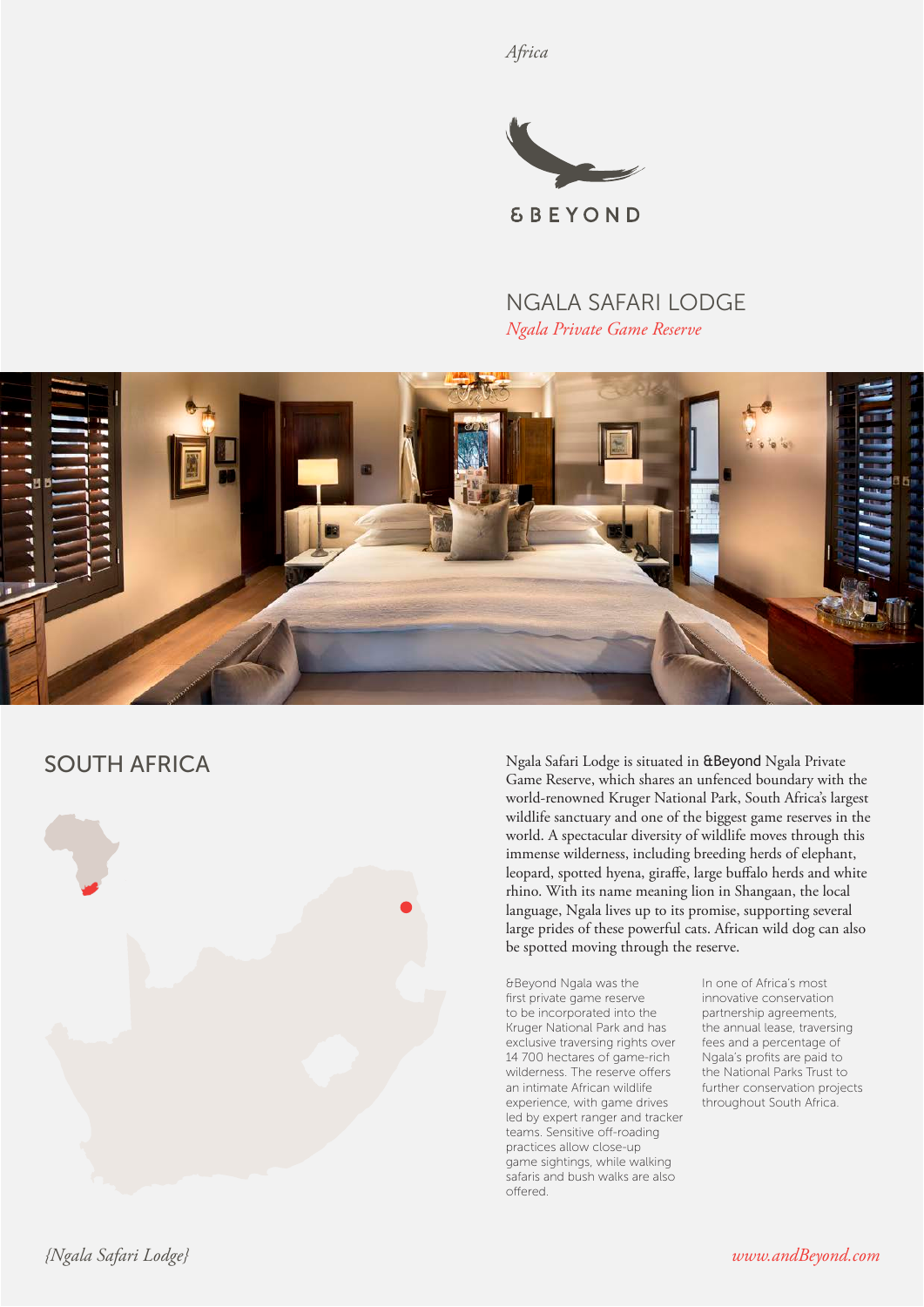

Tucked under a canopy of mopane and tamboti trees, Ngala Safari Lodge boasts 20 classic thatched cottages, including three family cottages with interleading rooms, and the spacious Family Suite. Each spacious ensuite cottage exudes a romantic colonial ambiance with nostalgic safari memorabilia throughout. Floorto-ceiling glass windows make the most of sunny safari days and a private veranda offers the perfect setting for private dinners. The gracious Family Suite accommodates four guests and includes a private swimming pool and the use of a private vehicle.

The lodge's beautiful pool area beckons to those seeking refreshment and relaxation. A sparkling swimming pool and sundeck overlook a natural riverine woodland, ideal for avid birdwatchers, while a tranquil spa and a well-equipped fitness sala can be enjoyed in between game viewing adventures. Hearty breakfasts and delicious lunches are served in the dappled shade of an enormous weeping boerbean tree. Upon their return from exhilarating evening drives, guests are welcomed by Ngala's warm, hospitable staff and a banquet set in the elegant candlelit courtyard or an African feast in the openair traditional boma. The Lodge's spacious thatched bar, dining and sitting areas are open to the warm breezes of the inviting African bushveld.

### AT A GLANCE

- 20 classic air-conditioned safari cottages, including three family cottages
- Family suite with private pool and private safari vehicle
- Swimming pool area with a spa and fitness sala
- Safari Shop
- Boma and elegant courtyard for open-air dining
- WILDChild children's programme
- Set in a 14 700 hectare private game reserve

#### WHAT SETS US APART

- Guest areas overlook private waterhole
- A beautiful Family Suite, three family cottages and a dedicated WILDChild children's programme make this the ideal safari destination for loved ones to reconnect
- Big Five private game reserve that shares unfenced borders with the Kruger National Park
- Later afternoon / evening game drives that continue after nightfall
- Sensitive off-roading practices allow close-up game sightings

#### **ACTIVITIES**

#### *Included*

- Early morning and late afternoon game drives that continue after nightfall
- Interpretive nature walks • Big game viewing walks that track elephant, buffalo and rhino

#### *At an additional charge*

- Specialist walking safaris
- Photographic and private safaris
- Rhino notching experience
- Scenic helicopter flight over Blyde River Canyon
- Ngala Treehouse is a remote, overnight retreat, offering you a luxurious private sanctuary and the ultimate sleep-under-thestars experience.

### **ACCESS**

- Daily Airlink flights from Johannesburg and Nelspruit to &Beyond Ngala Private game Reserve airstrip, followed by an easy drive to camp/lodge
- Daily SA Express flights from Cape Town to Hoedspruit Airport, followed by a two-hour road transfer
- Connect &Beyond Ngala Private Game Reserve to: Johannesburg, Cape Town, &Beyond Kirkman's Kamp and &Beyond Phinda Private Game Reserve. All flights route through either Nelspruit or Skukuza
- Six-hour drive from Johannesburg on excellent roads in a two-wheel drive vehicle

### GUEST SAFETY

The camp is not fenced off and we request that guests be extremely vigilant at all times. Security guards accompany guests at all times while walking around the camp at night.

### ACCOLADES

2012 – &BEYOND NGALA PRIVATE GAME RESERVE IS SOUTH AFRICA'S LEADING LODGE AT WORLD TRAVEL AWARDS

2012 –RESORTS MAGAZINE'S TOP 100 PLACES TO STAY

# **March**

2011 – &BEYOND NGALA PRIVATE GAME RESERVE IN CONDÉ NAST TRAVELER 17TH GOLD ANNUAL LIST OF THE WORLD'S BEST PLACES TO STAY (AFRICA & MIDDLE EAST)

*"The Ngala staff were the best! They knew our names within minutes and people we hadn't even been introduced asked about our trip and our lives. It was so personal. The whole lodge was just amazing and we are so happy to have had the four nights there to relax and see all the amazing animals."*

*-Laura Shepherd, &Beyond guest*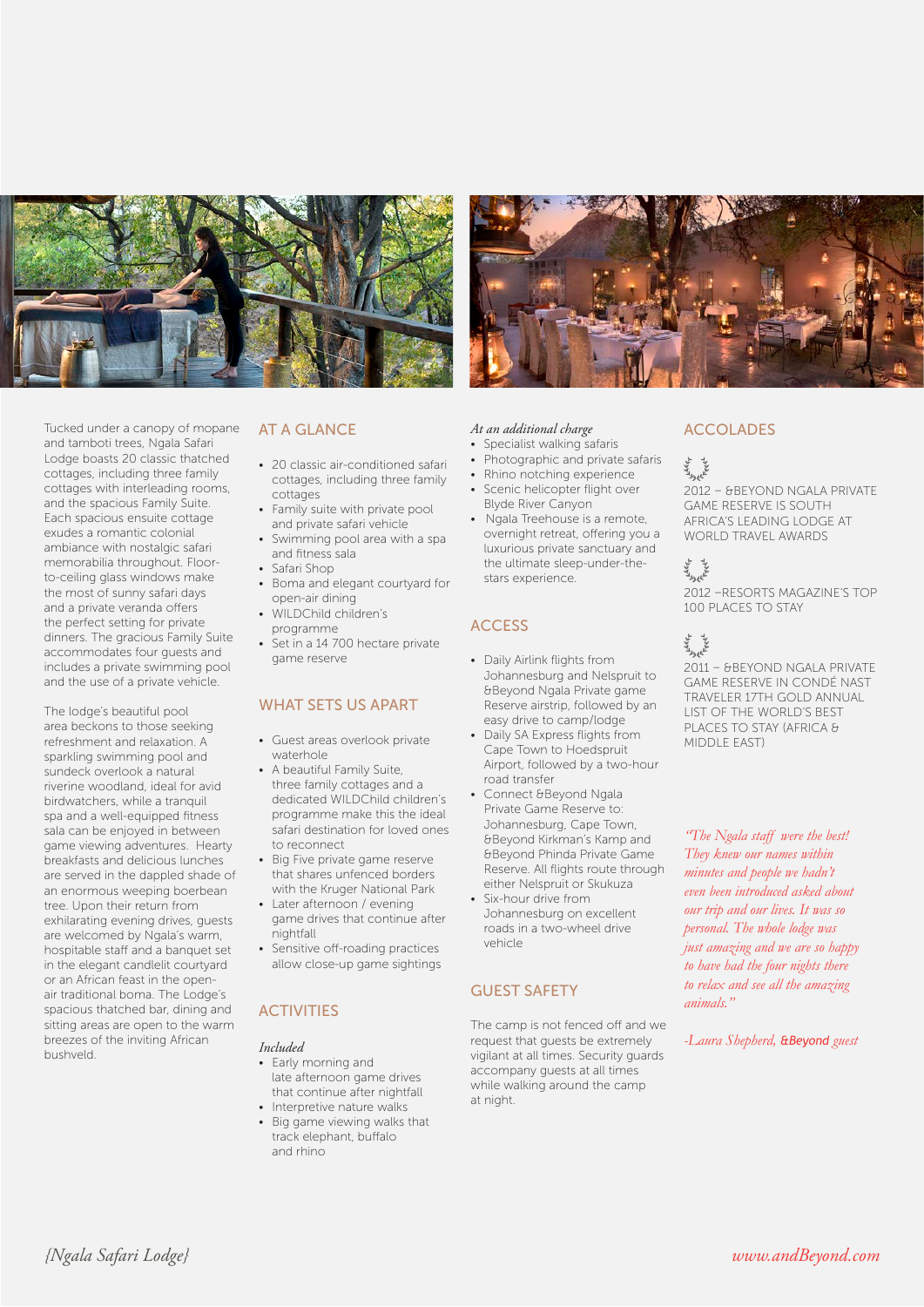







## TABLE OF FACTS

| NUMBER OF ROOMS                 | 20 (including three family<br>cottages)                                                                                                                                                                              |
|---------------------------------|----------------------------------------------------------------------------------------------------------------------------------------------------------------------------------------------------------------------|
| <b>FAMILY SUITE</b>             | 1 (includes a private swimming<br>pool and use of a private safari<br>vehicle)                                                                                                                                       |
| <b>MAXIMUM GUESTS</b>           | 45                                                                                                                                                                                                                   |
| CHII DREN                       | Welcome: no children under<br>16 on Walking Safaris; children<br>5 years and younger cannot<br>participate in game drives;<br>children aged 6 to 11 permitted<br>on game drives at the lodge<br>manager's discretion |
| CHILD MINDING                   | Yes, at an additional cost                                                                                                                                                                                           |
| <b>FAMILY ROOM AND COTTAGES</b> | Yes                                                                                                                                                                                                                  |
| PILOT / GUIDE ROOMS             | No                                                                                                                                                                                                                   |
| <b>TRIPLES</b>                  | Yes (one room)                                                                                                                                                                                                       |
| <b>TWIN BEDS</b>                | All convertible to double                                                                                                                                                                                            |
| <b>AIR CONDITIONING</b>         | Yes                                                                                                                                                                                                                  |
| <b>OVERHEAD FANS</b>            | Yes                                                                                                                                                                                                                  |
| LODGE POOL                      | Yes (Family Suite has its own<br>pool)                                                                                                                                                                               |
| MASSAGE SALA                    | Yes                                                                                                                                                                                                                  |
| <b>FITNESS CENTRE / GYM</b>     | Yes                                                                                                                                                                                                                  |
| <b>BATH</b>                     | Yes                                                                                                                                                                                                                  |
| <b>INDOOR SHOWER</b>            | Yes                                                                                                                                                                                                                  |
| <b>OUTDOOR SHOWER</b>           | Yes                                                                                                                                                                                                                  |
| SEPARATE W.C.                   | Yes                                                                                                                                                                                                                  |
| <b>IN-ROOM SAFF</b>             | Yes                                                                                                                                                                                                                  |
| PERSONAL BAR                    | Yes                                                                                                                                                                                                                  |
| <b>TFI FPHONE</b>               | Yes                                                                                                                                                                                                                  |
| <b>HAIRDRYFR</b>                | Yes                                                                                                                                                                                                                  |
| LAUNDRY                         | Yes                                                                                                                                                                                                                  |
| WHEEL CHAIR ACCESS              | Yes, with assistance                                                                                                                                                                                                 |
| <b>DISTANCE BETWEEN ROOMS</b>   | 20 metres / 66 feet                                                                                                                                                                                                  |
| CHECK IN / CHECK OUT            | 14h00 / 11h00                                                                                                                                                                                                        |

| KOSHER FOOD                  | Available at an additional cost<br>and with at least 4 weeks notice                       |
|------------------------------|-------------------------------------------------------------------------------------------|
| <b>POWER</b>                 | 220v AC                                                                                   |
| <b>INTERNET ACCESS</b>       | Yes, wifi in rooms and guest area                                                         |
| PRIVATE 4X4 SAFARI VEHICI E  | Dependent on availability at an<br>extra cost                                             |
| PRIVATE PHOTOGRAPHIC VEHICLE | Dependent on availability at an<br>extra cost                                             |
| <b>CREDIT CARDS</b>          | Visa, Diners, Amex, MasterCard                                                            |
| <b>BOMA</b>                  | Yes                                                                                       |
| WFATHFR                      | Hot wet summers; cool to dry<br>winters                                                   |
| <b>RAINFALL</b>              | Late afternoon and evening<br>thundershowers from<br>September to April (568 mm /<br>22") |
| TEMPERATURE                  | Summer: 18°C - 36°C / 64°F -<br>96 <sup>°</sup> F<br>Winter: 2°C - 16°C / 36°F - 62°F     |
| <b>BEST TIME TO TRAVEL</b>   | Game viewing excellent year<br>round                                                      |
| <b>ALTITUDE</b>              | 418 metres / 1 372 feet above<br>sea level                                                |
| <b>MAI ARIA</b>              | Ngala is in a malaria area and<br>precautions should be taken                             |
| <b>AIRSTRIP</b>              | Ngala Airstrip is not registered;<br>indemnity is to be signed                            |
| <b>GPS COORDINATES</b>       | S 24 22.843 : E 31 19.328                                                                 |
| <b>LODGE CLOSURE</b>         | Open year round                                                                           |

### **NOTE**

- Please note that park fees and government charges may apply. Speak to your travel consultant for more details.
- Drones are not permitted at &Beyond Reserves lodges, camps and villas.